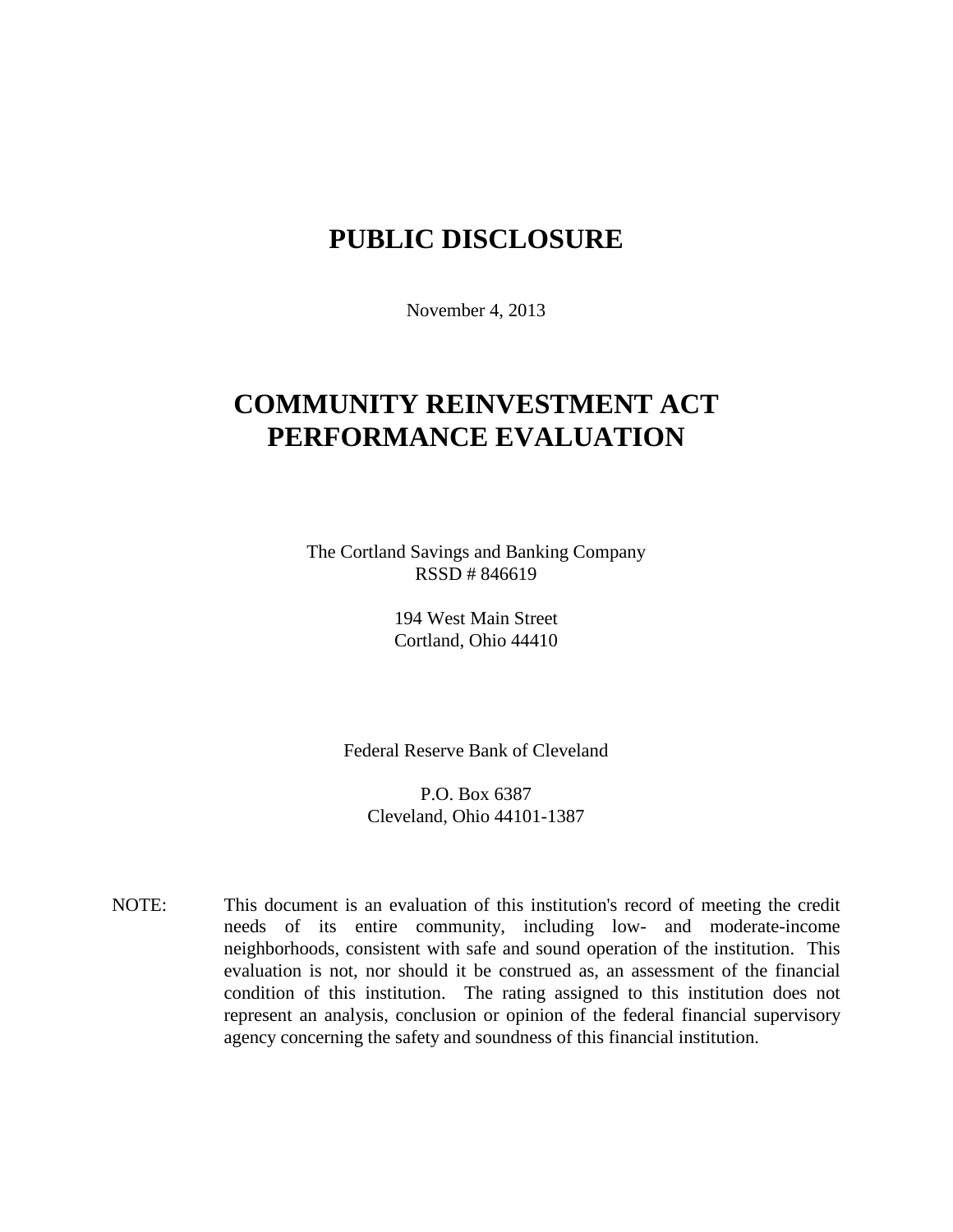### **INSTITUTION'S CRA RATING: This institution is rated: "Satisfactory" The Lending Test is rated: "Satisfactory" The Community Development Test is rated: "Outstanding"**

The major factors and criteria contributing to this rating include:

- A reasonable loan-to-deposit ratio, given the bank's size, financial condition, and assessment area credit needs;
- A majority of loans and other lending-related activities are in the assessment area;
- The geographic distribution of loans reflects a reasonable dispersion throughout the assessment area;
- A reasonable penetration among individuals of different income levels (including low- and moderate-income individuals) and businesses of different sizes;
- No CRA-related complaints about the institution's performance in meeting the assessment area credit needs; and,
- The bank's community development performance demonstrates an excellent responsiveness to the community development needs of its assessment area, considering the bank's capacity and the need and availability of such opportunities in the bank's assessment area.

The bank was evaluated as an intermediate small bank and was rated "Satisfactory" at the previous CRA evaluation dated October 17, 2011.